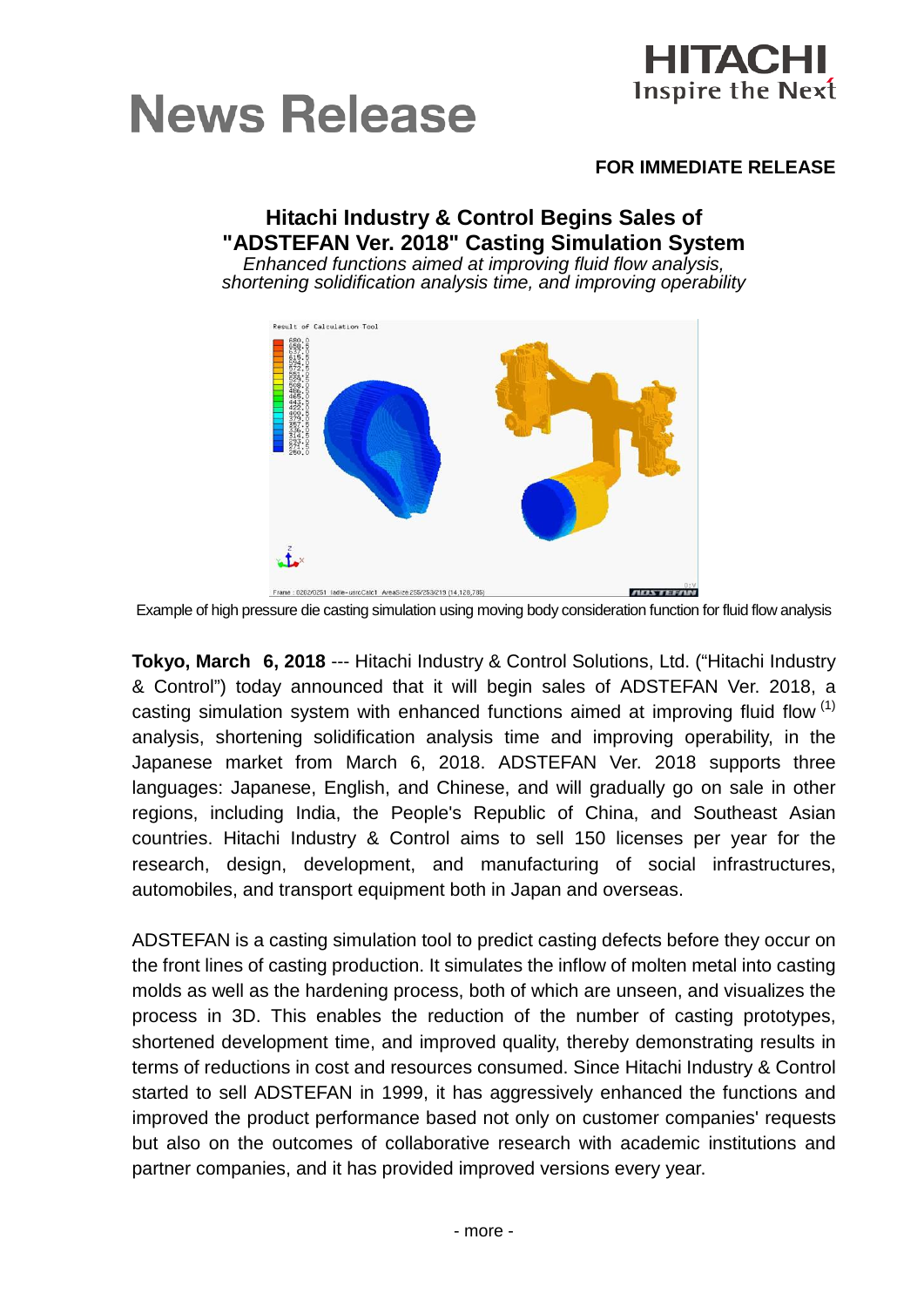In recent years, in many industries including the automotive and transport equipment industries and the infrastructure industry, the development of new products to meet diverse needs is picking up pace. As a result, product parts need to be more complex in shape, more lightweight and durable and delivered within a shorter time frame and at lower cost, and there have also been requests for further improvement of analysis precision and improvement of work efficiency in the casting simulation process.

In light of these needs, ADSTEFAN Ver. 2018, which will go on sale now, has enhanced functions aimed at improving fluid flow analysis, shortening solidification analysis time and improving operability, which were improvements commonly requested by user companies.

Through the continuous improvement and sales expansion of ADSTEFAN, Hitachi Industry & Control will contribute to the development of the casting industry and the development of industry worldwide.

(1) Fluid flow: the way molten metal flows when injected into a mold

# **Features of ADSTEFAN Ver.2018**

1. [Fluid flow analysis] Enhancement of moving body consideration function Achieves fluid flow analysis that is closer to actual casting by reproducing the motion of moving bodies such as the ladle  $^{(2)}$ , the plunger tip  $^{(3)}$  and the stopper  $^{(4)}$ , etc. which affect the flow of the molten metal and temperature changes.

2. [Solidification analysis] Enhancement of solidification rate control function Omits unnecessary calculations by basing the calculation of the solidification rate on the selected component, thus enabling shortening of analysis time.



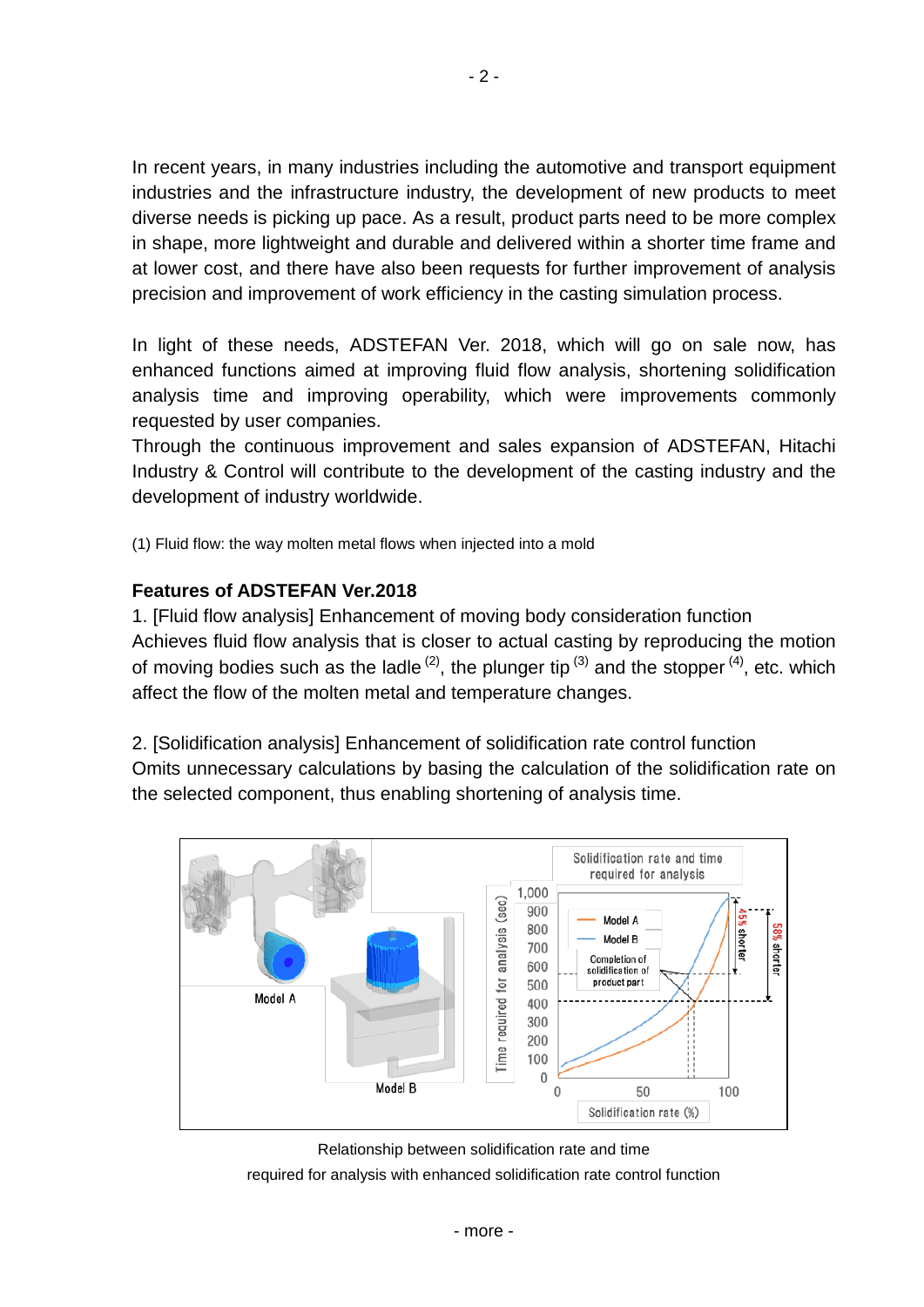3. [Operability] Enhancement of functions of inflow conditions tool

Has interface for each casting technique: high pressure die casting, gravity die casting and low pressure die casting, and improves operability by reproducing die casting site operations. Enables reduction of labor required for input of inflow conditions compared with previous version.

| Unit: cm/s                                                                  |                                               |          | Gravity<br><b>Diecast</b> | Low Pressure<br>2.8 | Reference Density<br>$\epsilon$ /cm <sup>3</sup> |
|-----------------------------------------------------------------------------|-----------------------------------------------|----------|---------------------------|---------------------|--------------------------------------------------|
| Control Method<br><b>Boundary Condition</b><br>Select Parts<br>Point 4<br>٠ | <b>Filling Ratio</b><br>Velocity<br>eate<br>٠ | ۰<br>۰   | Common Settings<br>Simple | <b>Waveform</b>     |                                                  |
| Filling Ratio(%)                                                            | Velocity(cm/s)                                | $\equiv$ | т                         | D                   |                                                  |
| 10                                                                          | 20                                            |          | Sleeve                    |                     |                                                  |
| 2 37.28                                                                     | 20                                            |          |                           |                     |                                                  |
| 3 37.29                                                                     | 200                                           |          | Length (L)                | 300                 | mm                                               |
| 4 95                                                                        | 200                                           |          | Irner Diameter (D)        | 30                  | mm                                               |
|                                                                             |                                               |          | Quantity to Pour          | Calc, from Mesh     |                                                  |
|                                                                             |                                               |          |                           | 95.04               | cm <sup>2</sup> 3                                |
|                                                                             |                                               |          | <b>Biscuit</b>            |                     |                                                  |
|                                                                             |                                               |          | Thickness (T)             | 10                  | mim                                              |
|                                                                             |                                               |          | V Include Mesh            |                     |                                                  |
| Set Option<br>Automatic Pouring                                             | Clear<br>OFF                                  |          |                           |                     |                                                  |
|                                                                             |                                               |          |                           |                     |                                                  |
| Decline of Surface                                                          | Clear<br>OFF                                  |          |                           |                     |                                                  |
| Confirm Filling time                                                        |                                               |          |                           |                     |                                                  |
| Filling Ratio: 9500                                                         | 2.13115                                       | (sec)    |                           |                     |                                                  |

Screen for inflow condition settings (example of high pressure die casting)

4. [Operability] Enhancement of analysis results animation creation function Improves visibility by displaying multiple images side by side when comparing analysis results. Enables output of animation images suitable for Web browser or presentation tool display, thus improving convenience of use as report materials.



Example of Analysis Results Display

- (2), (3): A ladle and a plunger tip are used to push molten metal into molds during high pressure die casting (one of the die casting techniques).
- (4) A stopper is used to plug the cavity during the stopper pouring process (process of pouring molten metal into molds) of gravity die casting (one of the die casting techniques).